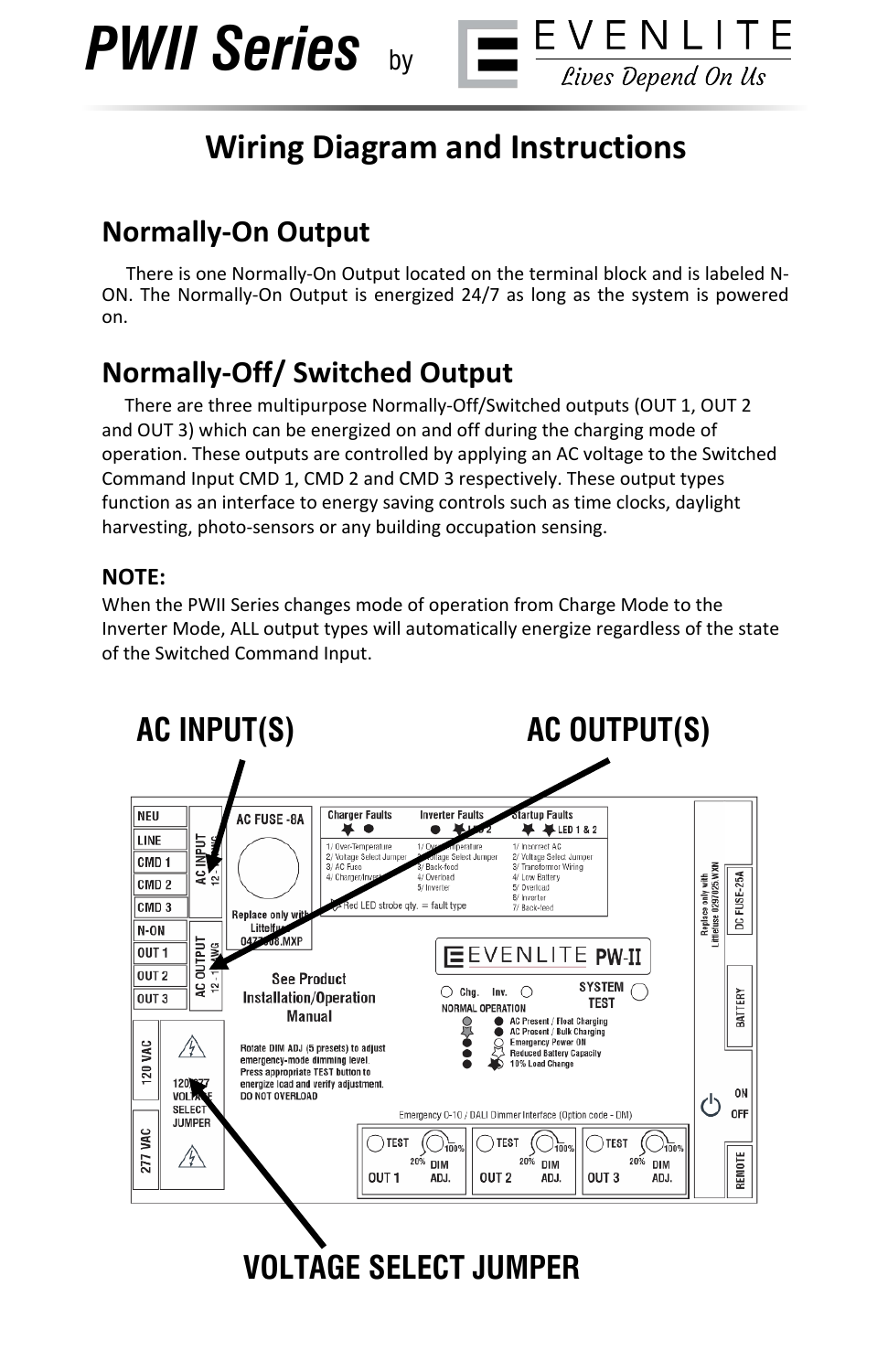



# **DIAGRAM SCENARIO #1**



Always run dedicated hot and neutral wires to emergency fixtures per NEC code.

**LED Fixture**

## **Wiring Diagram showing Normally-On Output**

Use for Night-Lights or any other 24/7 Illumination requirements such as downstream ELCD transfer devices.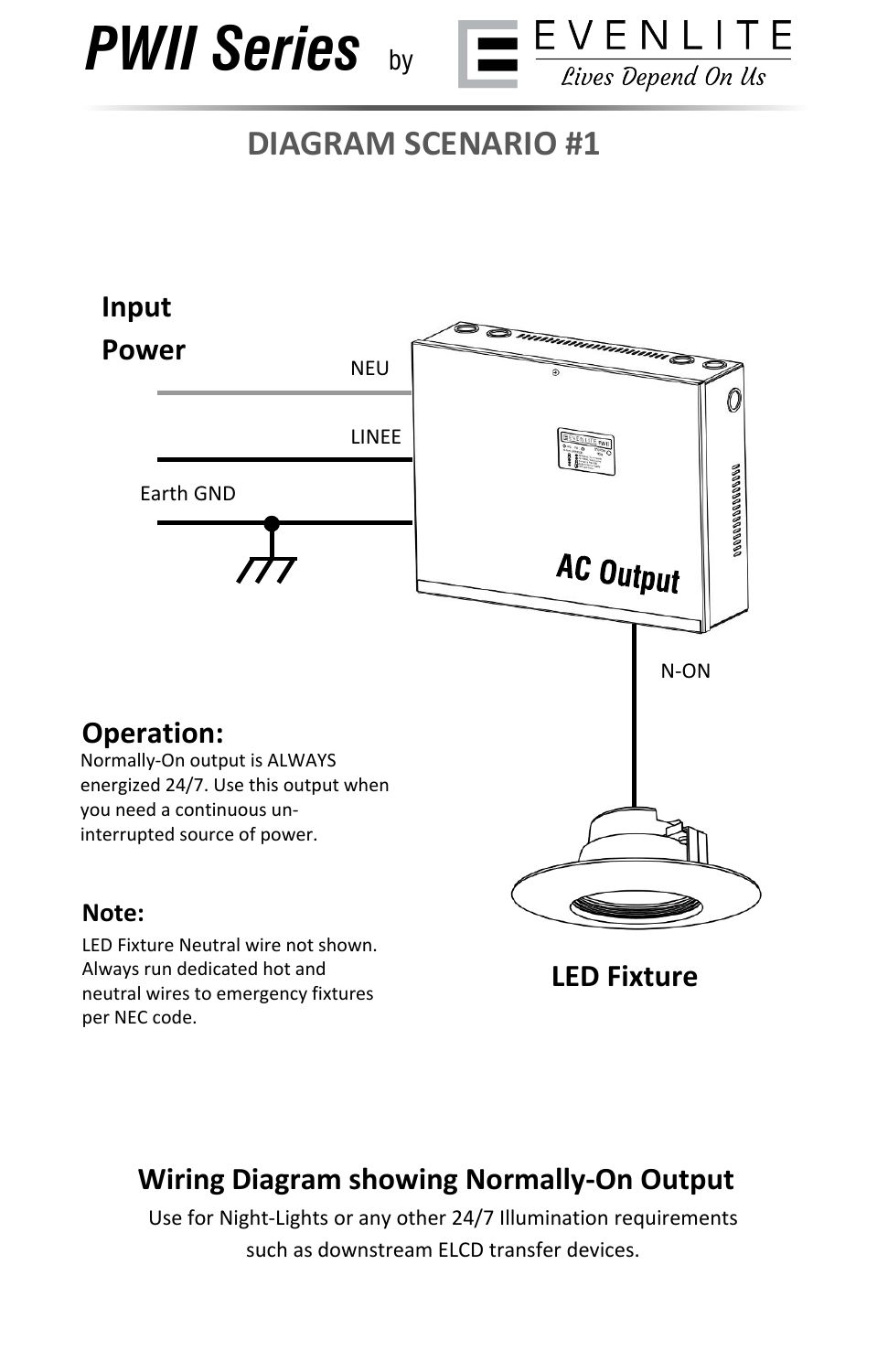

shown. Always run dedicated hot and neutral wires to emergency

fixtures per NEC code.



# **DIAGRAM SCENARIO #2**



**LLED Fixture** 

## **Wiring Diagram Using Normally-Off Outputs**

Use when Lights are energized ONLY during Inverter Mode of operation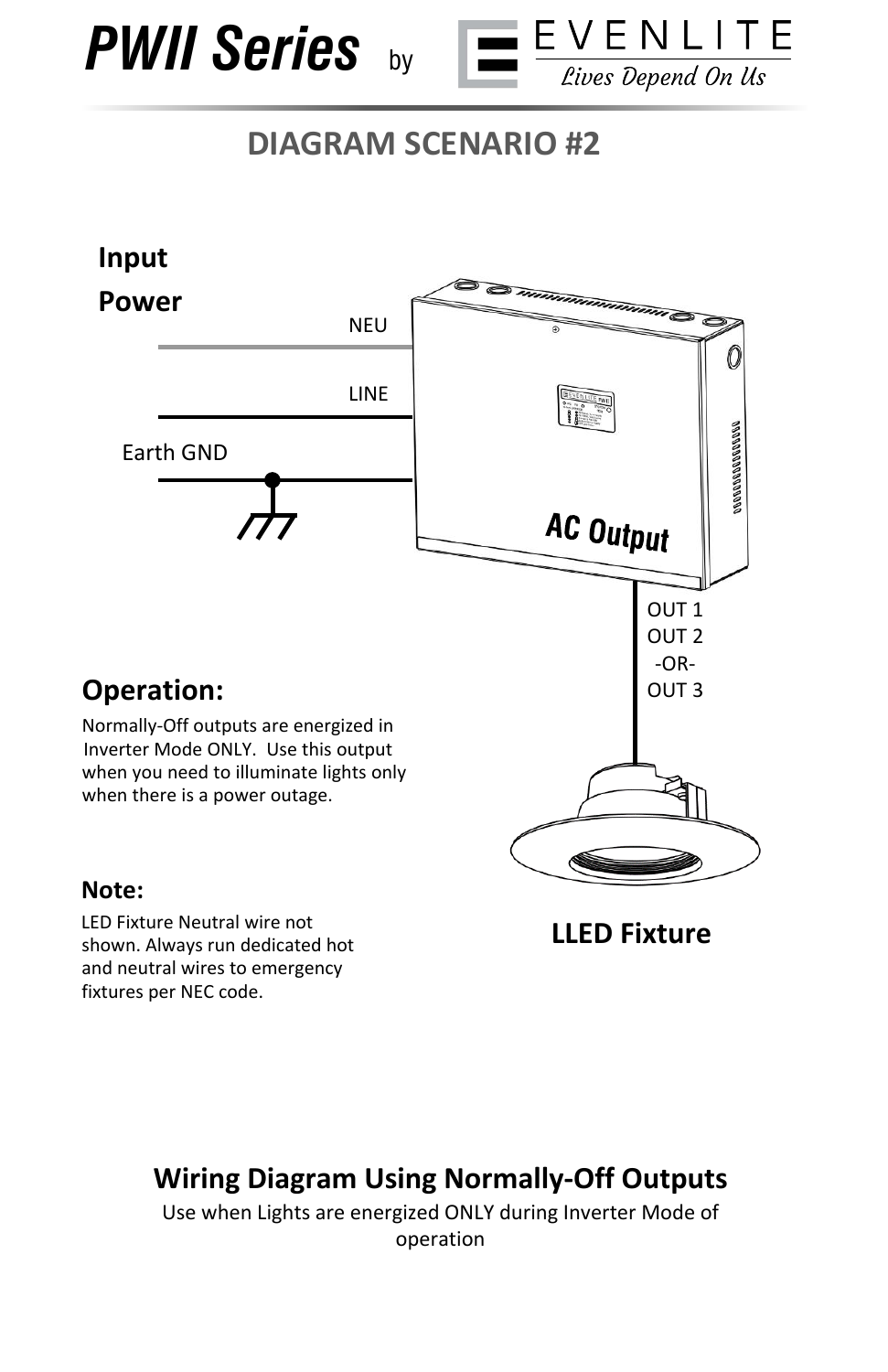



# **DIAGRAM SCENARIO #3**



## **Switch Device (NO DIMMERS)**

## **Operation::**

Use Switched Command(s) CMD 1, CMD 2, or CMD 3 to energize lights connected on OUT 1, OUT 2 or OUT 3 respectively.

#### **Note:**

Load side of the switch can also be connected to the normal lights to create a complete lighting zone.

#### **LED Fixture**

#### **Note:**

LED Fixture Neutral wire not shown. Always run dedicated hot and neutral wires to emergency fixtures per NEC code.

## **Wiring Diagram Using Switched Outputs**

Use when turning lights on/off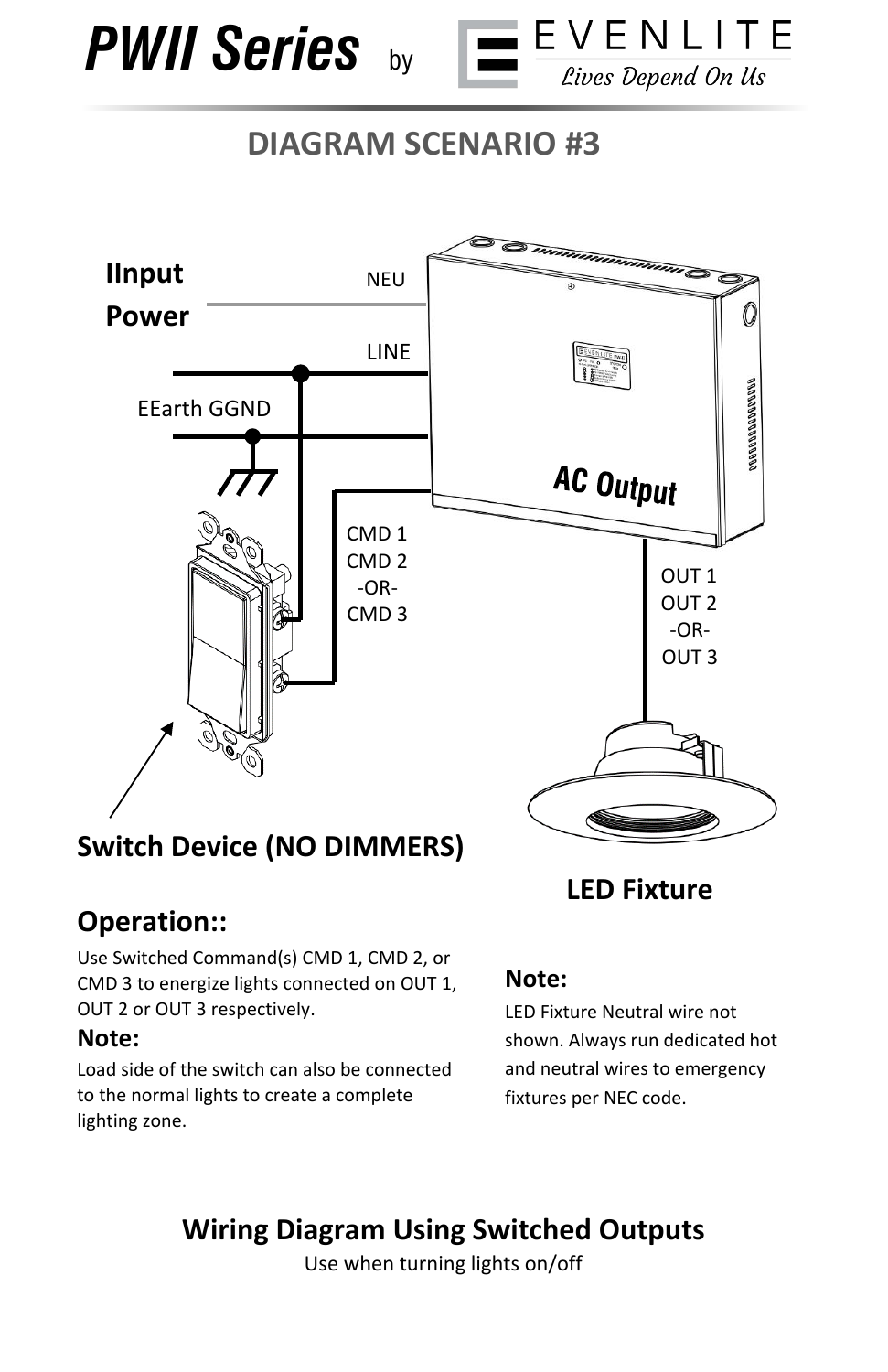



# **DIAGRAM SCENARIO #4**



#### **Caution::**

dimmer and bypass it.

Do not overload or back-feed the inverter with this type of configuration.

#### **LLED Fixture**

#### **Note::**

LED fixture Neutral wire not shown. Always run dedicated hot and neutral wires to emergency fixtures per NEC code.

## **Wiring Diagram Using Line Voltage Dimming**

Use when line dimming from Normally-On and bypass with OUT 1, OUT 2 or OUT 3 during Inverter Mode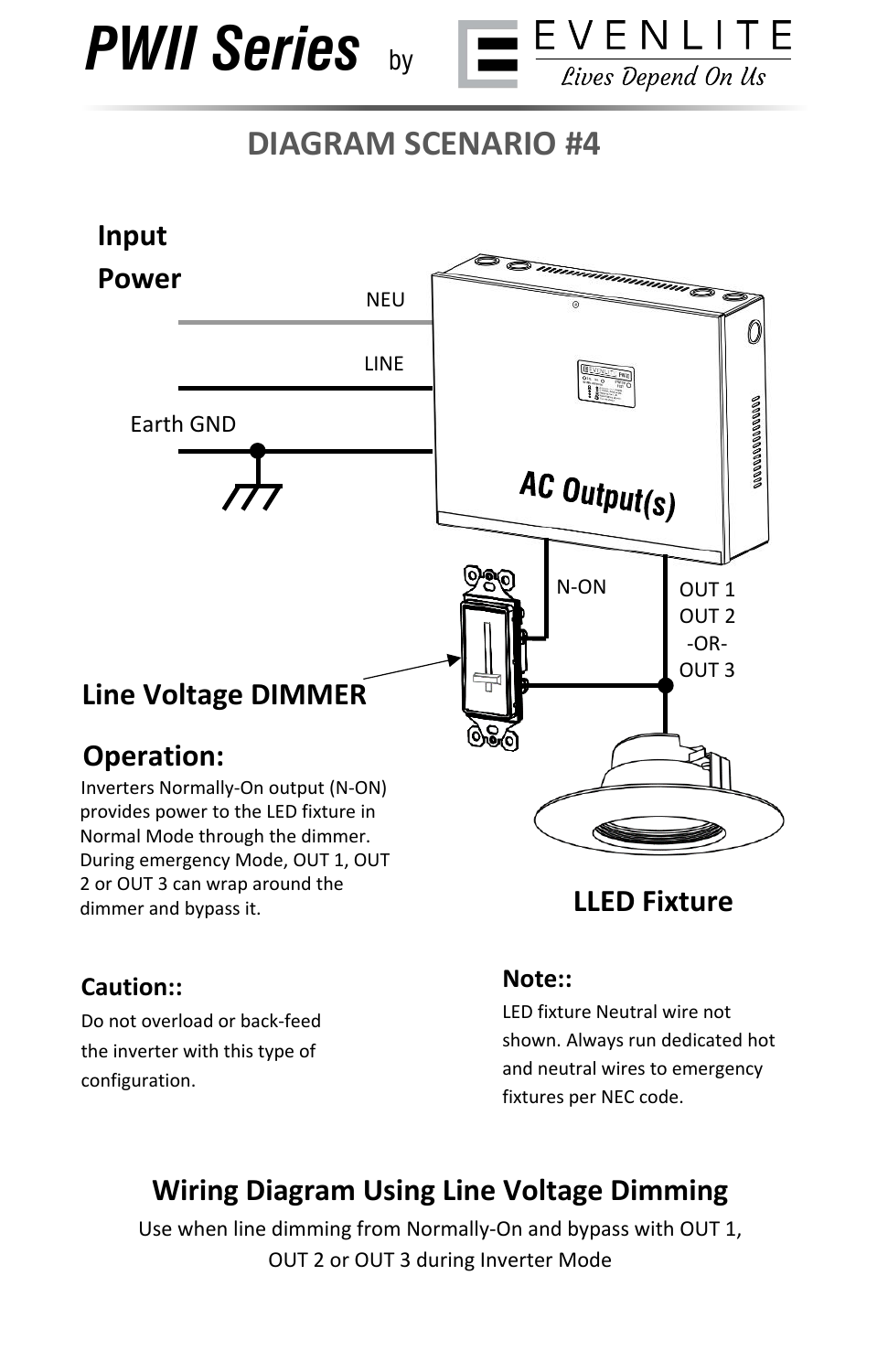





**Zone 4 Lights** 

## **Wiring Diagram Using Multiple Outputs**

Mix and match various outputs to suit your application!!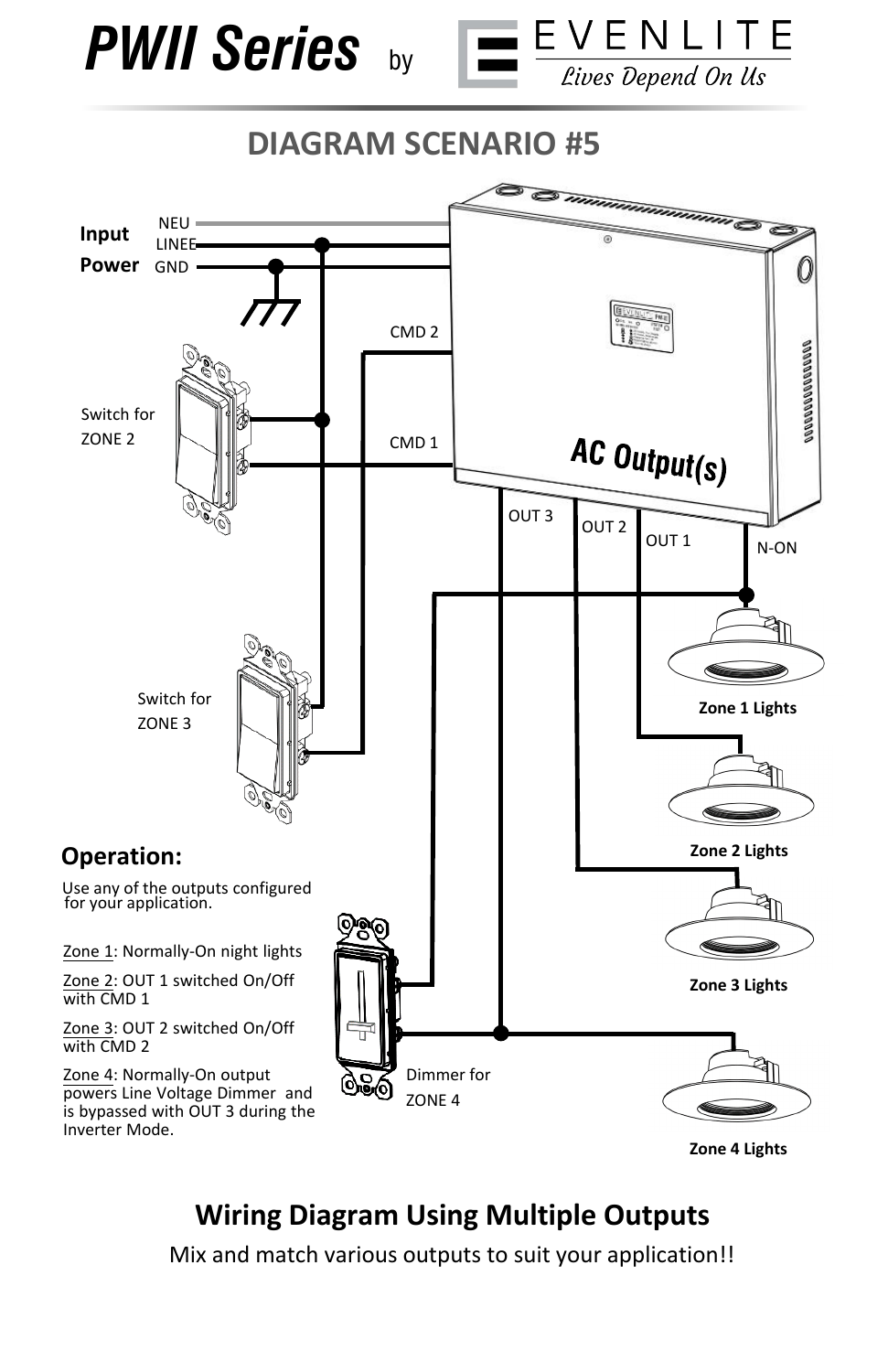*PWII Series* by



 $\equiv$  EVENLITE

Lives Depend On Us

#### **Fire Alarm/Dimming Connections**

 For convenience, the manufacturer provides removable connectors for both the dimming and the fire alarm interface. These connectors allow easier wiring for the installer since it can be terminated outside the equipment and then plugged in.

 For the Fire Alarm function, apply 12-24V AC/DC to the 2 position connector J3. For the Dimming Interface connect DALI/0-10V violet wires into the connector  $J1 -$  please observe DRIVER and DIMMER positions on the terminal block since this matters when using any dimming level other than 100%.

#### **NOTE:**

DRIVER is connected to the DIMABLE EMERGENCY FIXTURES. DIMMER is connected to the DIMMING OR CONTROL signal.

**NOTE -** DALI interface requires the DIM ADJ. to be in the furthest Clockwise (CW) so that the relay opens during Inverter Mode of operation. Dimming requires a DALI signal which the PWII Series does not provide.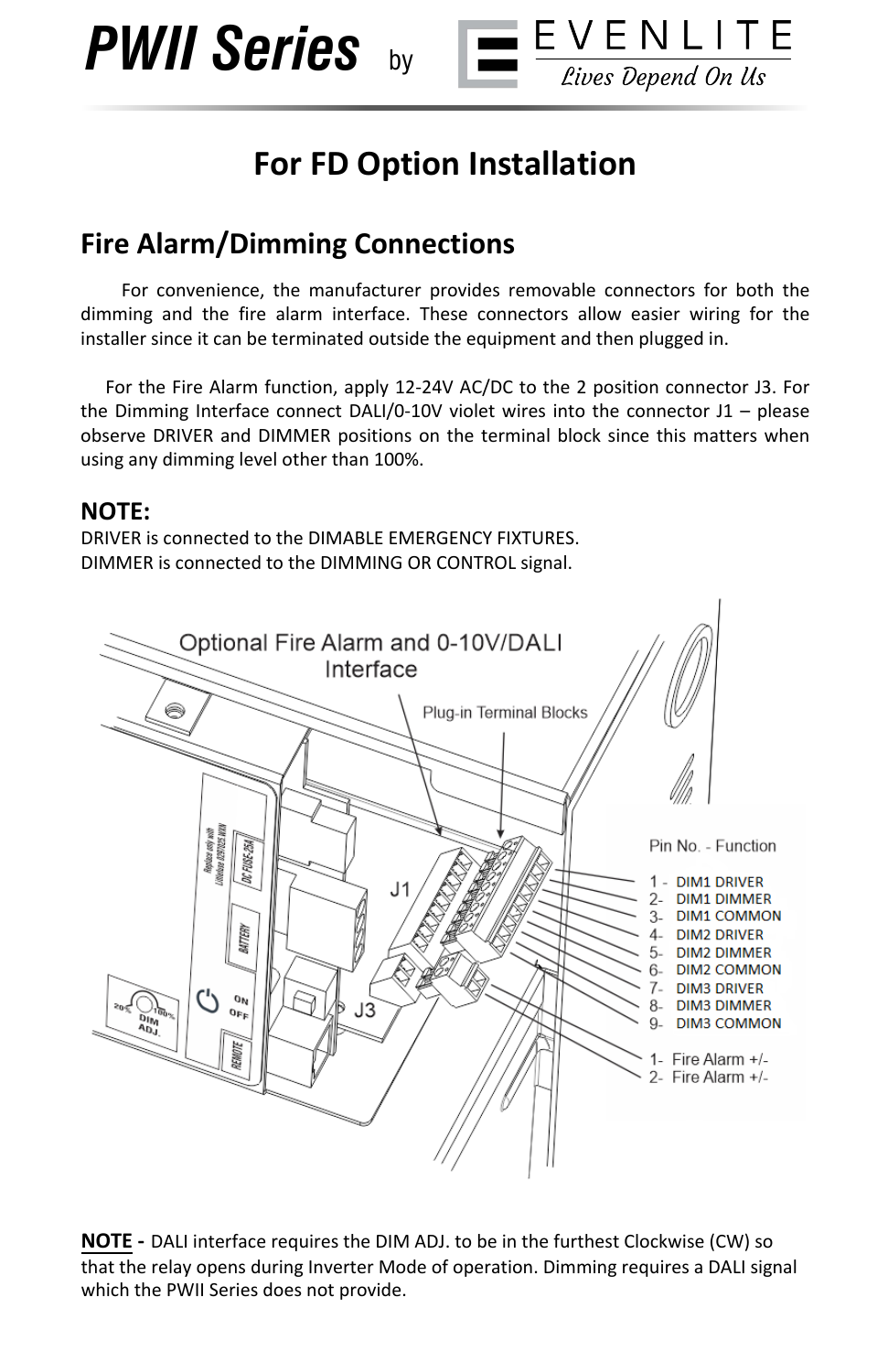

## **PWII Front Panel**

*PWII Series* by

V N F  $\perp$ T. Lives Depend On Us

F